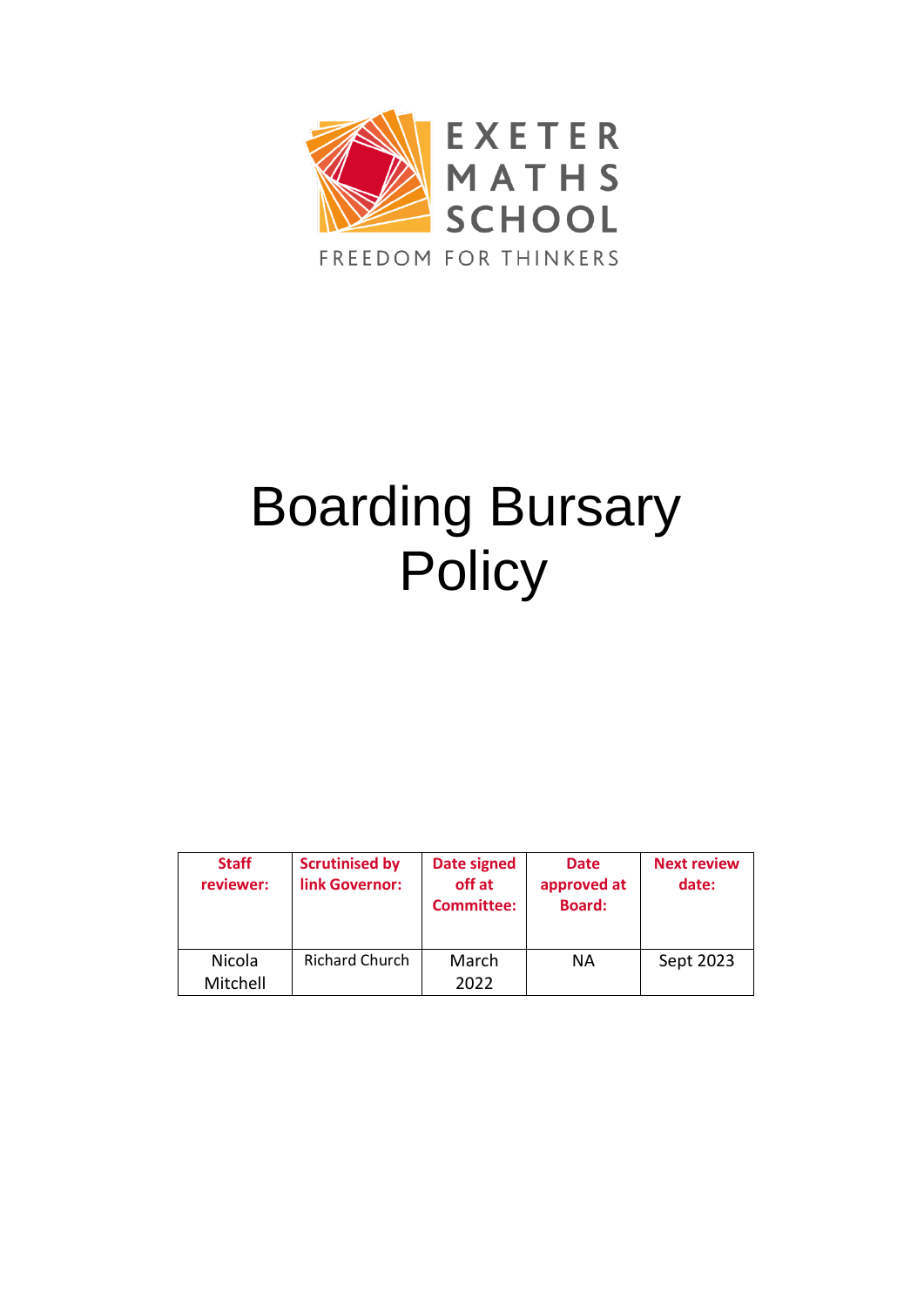# **1 Purpose**

Exeter Mathematics School (EMS) is committed to ensuring those who would most benefit from its specialist curriculum are able to access the school regardless of family income or location of home-town within the catchment area. To facilitate access to the school, EMS provides boarding from Monday to Thursday for those who would otherwise be unable to attend.

The cost of boarding is met by the families of students. Bursary funding is available, to support those who are eligible, to meet this cost. The purpose of this policy is to provide a clear and fair framework for allocating bursaries.

## **2 Definitions**

- Bursary Financial support to meet (all or part of) the cost of residential accommodation at EMS, excluding food.
- Parent/s Parent/s are defined as:
	- $\circ$  the natural father and mother of the student where they live together and the student normally resides with them; or
	- $\circ$  the parent of the student with whom the student normally resides and the partner (if any) of that parent where the partner normally resides with that parent and the student in the same home; or
	- $\circ$  the student's guardian appointed in accordance with section 5 of the Children Act 1989 and the partner (if any) of that guardian where the partner normally resides with that parent and the student in the same home; or
	- $\circ$  the person with whom the student normally resides in accordance with EITHER a subsisting residence order made under section 8 of the Children Act 1989 OR a subsisting court order which specifies who is to have actual custody or care and control of the student; or
	- o where a student has no parents defined above or the school is satisfied that no such parents can be found, and he/she is looked after by a local authority or provided with accommodation within the meaning of section 105(1) of the Children Act 1989, the local authority would pay the accommodation fees.; or
	- o where none of the above applies, the parent is the person with whom the student normally resides in accordance with any informal care or fostering arrangement and that person's partner (if any) where the partner normally resides with that parent and the student in the same home.
- Family A group of one or more parents and their children living together as a unit. Home Primary residence of the student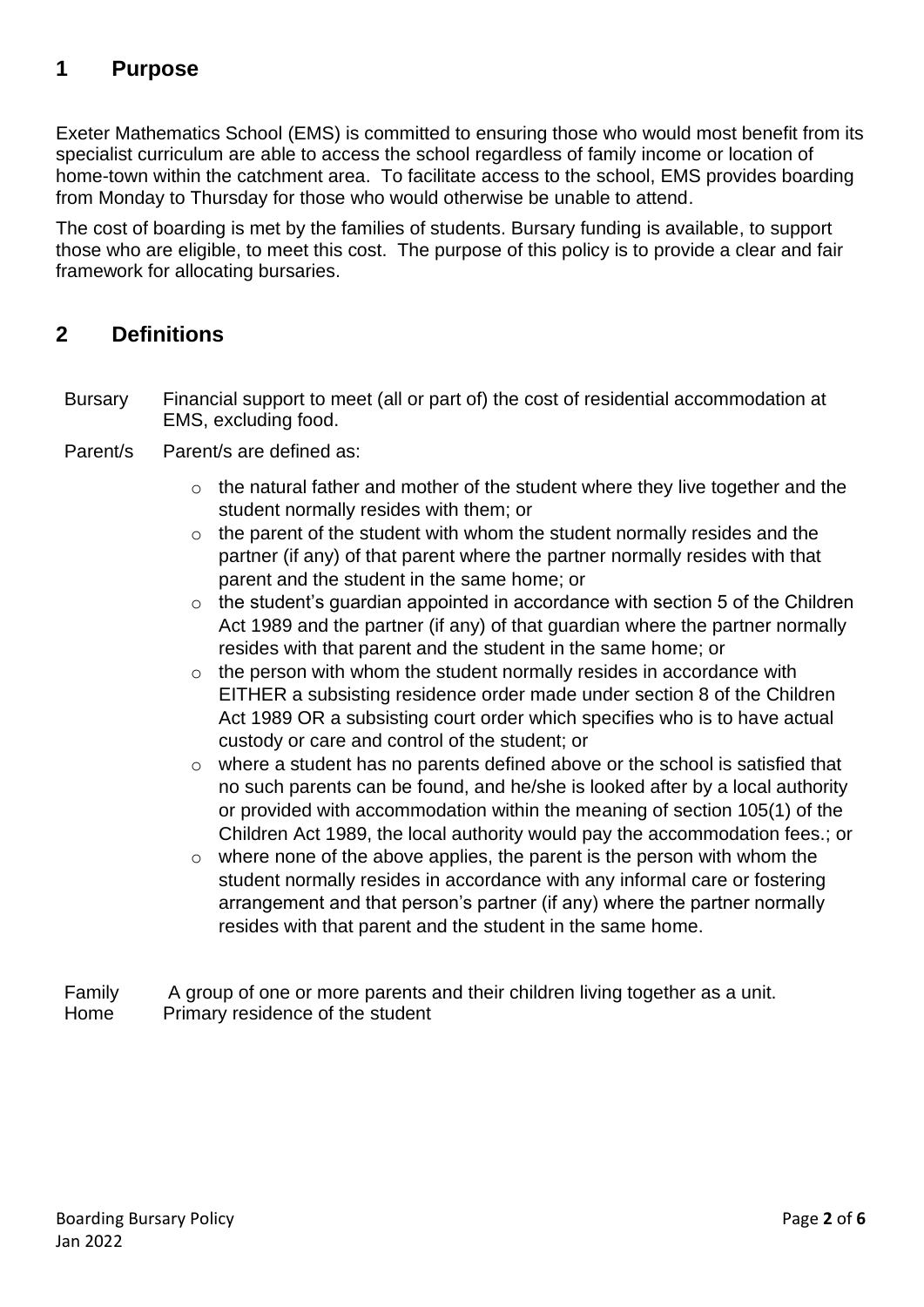# **3 Policy**

Bursaries will be allocated for accommodation according to need, based on the following two criteria:

• The family's disposable income.

Disposable income is the amount of money that parents have available for spending and saving after direct taxes (such as Income Tax, National Insurance and Council Tax) have been accounted for. It includes various income from employment, private pensions, and investments as well as cash benefits provided by the state. Further details are included in Section 4.1

The need of boarding accommodation.

If it is feasible for a student to commute each day, they will not be eligible for a place in accommodation and therefore a bursary. Other than exceptional cases (for example, those with SEND needs which are best met through boarding), students in boarding accommodation will have more than a 1hour commute in each direction between home and school.

The boarding bursary provides support for accommodation costs only. This includes all costs associated with staying in the boarding accommodation (e.g. rent, utilities, staffing, basic insurance) but does not include the cost of food.

Those entitled to Free Meals will have the cost of their food in boarding reduced by the total amount they are entitled to (the daily rate for Free Meals multiplied by the number of days in attendance). Please contact [finance@exeterms.ac.uk](mailto:finance@exeterms.ac.uk) to apply for Free Meals.

When first allocated, a boarding place and any associated bursary are secured for the full duration remaining of the student's course at EMS, provided they do not behave in a manner that conflicts with the Boarding Terms and Conditions. If this happens it can result in their boarding place being withdrawn and/or have a significant change in circumstances.

#### **3.1 Income Bands**

Bursary towards the costs of boarding is allocated as follows:

| Income bands<br>(Parents disposable income) | Proportion of accommodation<br>cost families need to pay | Level of bursary |
|---------------------------------------------|----------------------------------------------------------|------------------|
| <b>Under £24,100</b>                        | $0\%$                                                    | Full (100%)      |
| £24,101 - £31,100                           | 10%                                                      | Partial (90%)    |
| £31,101 - £36,100                           | 20%                                                      | Partial (80%)    |
| £36,101 - £38,400                           | 40%                                                      | Partial (60%)    |
| £38,401 or above                            | 100%                                                     | Nil              |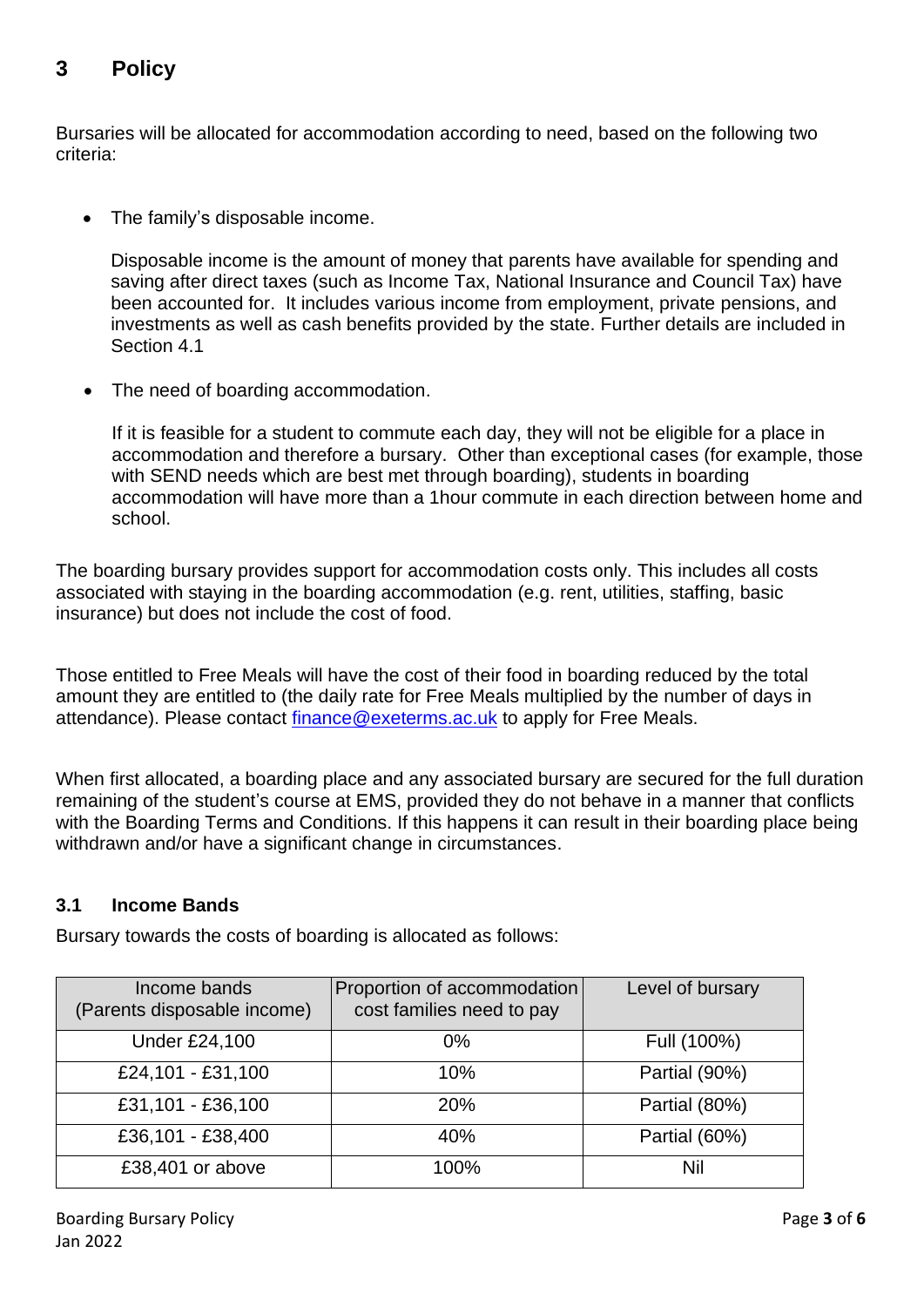#### **3.2 Special Consideration**

Families who face a significant change in financial circumstances after the bursary assessment has been made (e.g. redundancy or closure of business resulting in a significant reduction in disposable income) are encouraged to contact the school via [finance@exeterms.ac.uk](mailto:finance@exterms.ac.uk) and seek to apply for 'special consideration'. As part of this process, the ability of the family to pay for the remainder of the academic year can be reviewed and reassessed, and a new payment plan agreed. The amount of bursary may be amended if there is sufficient need and families supply adequate evidence, in line with the normal bursary application process, to prove their material change in circumstances.

Those who have a temporary loss of income due to the pandemic may have their payments reviewed within the year and an alternative payment plan agreed. Families are encouraged to contact the school via [finance@exeterms.ac.uk](mailto:finance@exterms.ac.uk) to discuss their needs.

# **4 Implementation**

#### **4.1 Application Process**

1. Parents seeking a bursary complete an application form (normally online but families may request a paper copy). This form, which requests details of income and direct taxes, must be accompanied by full documentary evidence.

To declare all income parents must include:

- Money from employment before Tax (PAYE) and National Insurance, including if unable to work but still getting paid ('on furlough') - check P60s, P45s or payslips
- Earnings if self-employed before Tax (PAYE) and National Insurance, including grants from the Self-Employment Income Support Scheme - check Self-Assessment tax return.
- Benefits from employer (check P11D)
- State benefits including:
	- − Working Tax Credits
	- − Universal Credit
	- − Child Tax Credits
- The foreign equivalents of UK tax-free benefits
- Money from a pension including State Pension
- Interest on savings
- UK company dividends
- Profit from a property owned or rented out in the UK
- Earnings from the Rent a Room Scheme above £7,500 (or £3,750 if a joint owner)
- Payment above £30,000 because a job ended
- 2. Parents complete a declaration on the application form to confirm full and accurate information regarding all income and direct taxes has been given.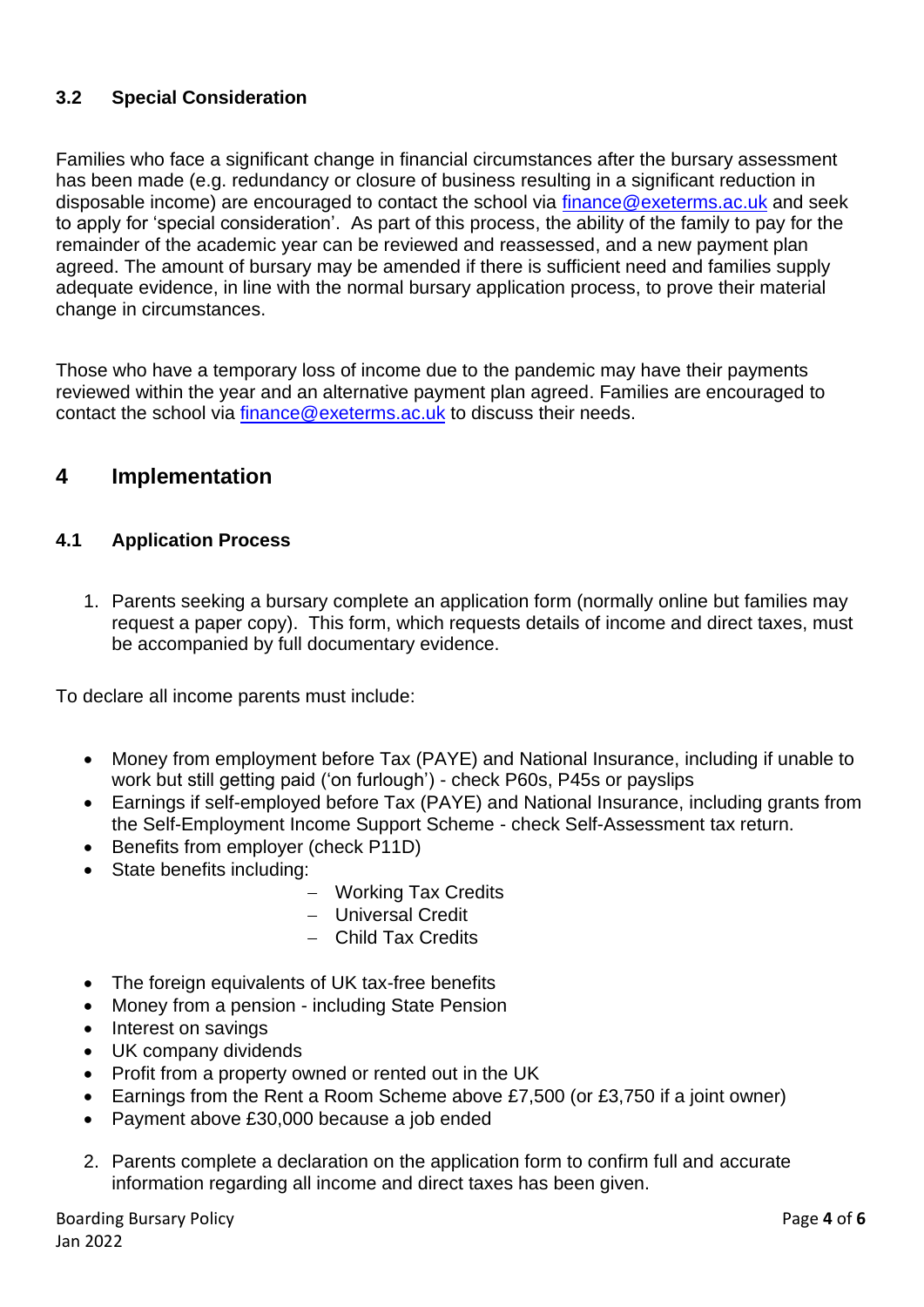- 3. Parents are advised whether they will be offered a bursary and the amount of bursary they will receive.
- 4. Parents accept the place in accommodation and agree to any conditions relating to the bursary by paying an initial deposit and returning signed copies of the Accommodation Agreement and the Payment Plan.
- 5. Parents complete a declaration in April of the first year to determine whether there needs to be a reassessment of bursary for the second year.

Any parent unable to complete an online application can contact the school via [finance@exeterms.ac.uk](mailto:finance@exeterms.ac.uk) or alternatively ring (01392) 429020 to request a paper copy to be sent in the post.

#### **4.2 Confidentiality**

All information is managed in accordance with the EMS Data Protection Policy. Information contained in the Boarding Bursary Application Form will be stored securely and seen only by the Headteacher, School Business Manager and Finance Officer.

The allocation of bursaries will be confidential: the Headteacher, Business Manager, Finance Officer and Pastoral Leader will be the only staff aware of bursary provision. This information will not be shared with other staff or with any students.

## **5 Associated Documentation**

- Boarding Bursary Application Form
- [Free Meals in Further Education Guidance \(2014\)](https://assets.publishing.service.gov.uk/government/uploads/system/uploads/attachment_data/file/354858/free_meals_in_further_education_-_Sept_2014.pdf)

## **6 Monitoring, Review and Evaluation**

This policy will be reviewed annually by the School Business Manager, Headteacher and Governing body.

# **7 Equality analysis**

The following equality analysis (EA) section should be completed by the policy holder as part of every policy review and carries the same date as the main policy. EAs are particularly helpful in revealing any unintended, indirect discrimination.

Under the Equality Act (2010) we have a duty to;

• Eliminate unlawful discrimination, harassment and victimisation and other conduct prohibited by the Act.